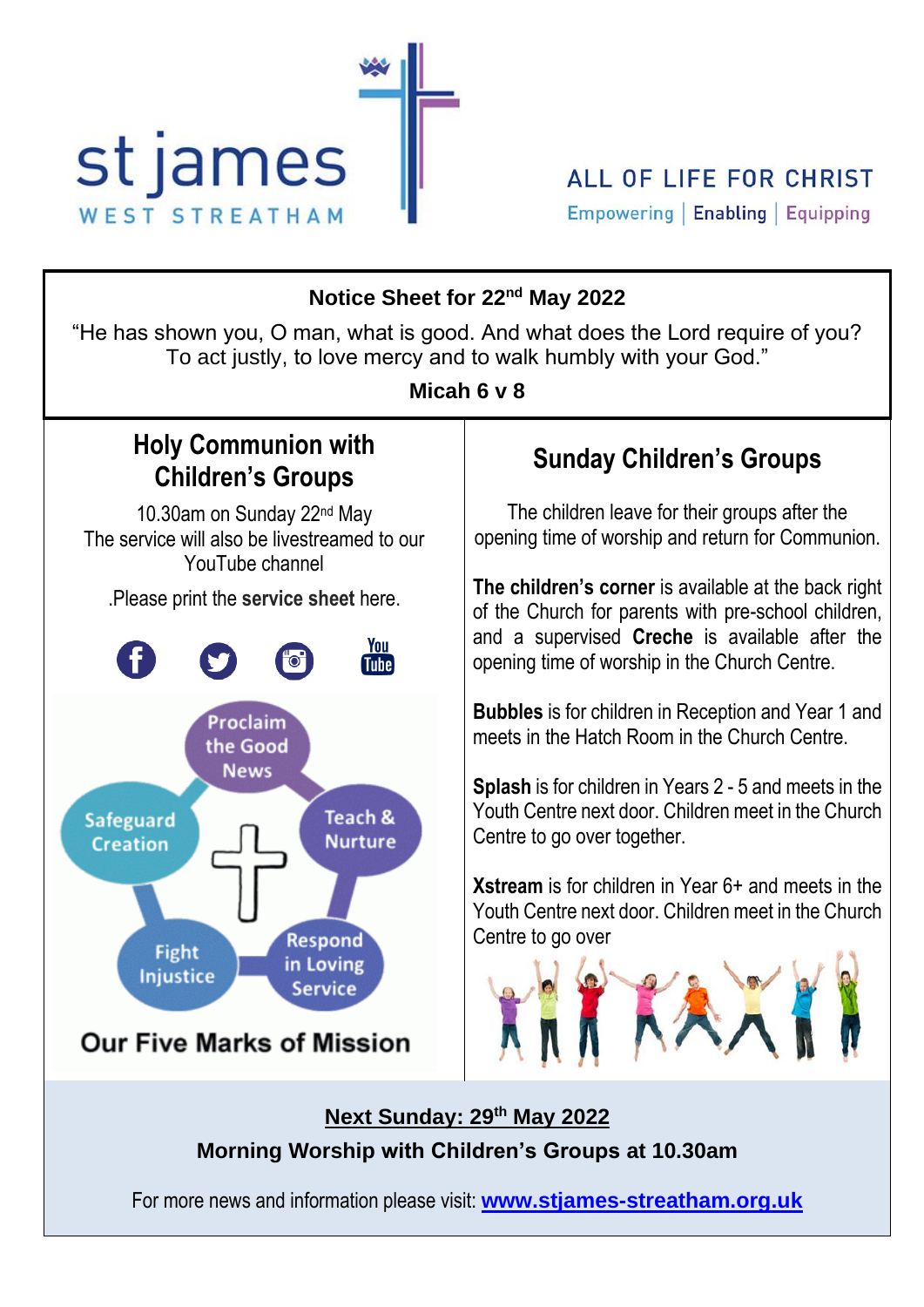#### PILATES & PRAYER

The next session of Pilates and Prayer will be on Saturday 11<sup>th</sup> June at 10.30am. Space is limited, so to book you place please contact Natasha Kumar at [Natash@npilateslondon.com](mailto:Natash@npilateslondon.com)

#### THE BIBLE PROJECT

Do you have a hunger to learn more about the Bible? Why not check out [www.bibleproject.com](http://www.bibleproject.com/) to find fantastic, easy to use resources to help you understand God's word in more breadth and depth.

#### FLOWERS AT ST JAMES

Did you know you can sponsor the flowers at St James Church, dedicating them for a special date in your diary, such as a birthday or anniversary? Sign up in the centre or email [bevogi@hotmail.com](mailto:bevogi@hotmail.com)

### THE WELL

Fancy a toasted tea cake, a coffee and a chat? Why not drop in at The Well! With a fantastic range of drinks and snacks, and with a kids play area, we are open every Tuesday in term time from 9am-12pm in the Church Centre. Beth and Jo look forward to giving you a warm welcome  $\circled{c}$ 

# ANNUAL MEETING (APCM)

Our church Annual Meeting (APCM) will take place in church after the morning service **TODAY**. Please grab a coffee after the service and bring it back into church with you for the meeting.

We will be reviewing the past year, adopting the annual accounts and electing officers for the coming year. The Annual Reports Booklet, which includes the agenda for the meeting, is available on the Information Desk. Please pick up a copy.



#### UPDATE ON REV ROB POWELL

Rob continues to make steady progress at home after his stay in hospital. His infected leg is much better and he is very hopeful that he will be ready to return to active duty on schedule at the beginning of June. Thanks for all the love and prayers!

# CHURCH SUGGESTION BOX

Do you have any bright ideas about how to develop and improve church life at St James, things you would like to see changed or introduced? Please let us know by using the church suggestion box on the information desk. Thank you.

## GIVING AT ST JAMES

We won't be taking up an offering in today's service, but the plate will be available on the Information Desk along with the **Contactless Giving** unit. You can also make a donation online by visiting [Online](https://givealittle.co/campaigns/3a29c7b7-0745-4e2e-b0ab-305c44196df0)  [Giving to St James PCC.](https://givealittle.co/campaigns/3a29c7b7-0745-4e2e-b0ab-305c44196df0)

Thank you for your faithful and generous giving which enables all our ministry to happen  $\odot$ 

## ST JAMES BANK DETAILS

Barclays Bank plc, Sort Code: 20-96-89, Account No: 00196878, Account Name: **St James PCC St James Church Charity Number: 1133859**

#### THE BRIDGE

The latest edition of the Southwark Diocese newspaper is available to read [here.](https://southwark.anglican.org/news-events/news/the-bridge-newspaper/)

## A MIND OF THEIR OWN

Care for the Family are bringing a fantastic event to St Barnabas Clapham Common this month: [A Mind](https://www.careforthefamily.org.uk/events/tourevents/a-mind-of-their-own/)  [of Their Own.](https://www.careforthefamily.org.uk/events/tourevents/a-mind-of-their-own/) It will be held on Thursday 26 May at 7.30pm and will be a great, informative evening looking at how we can help our children and young people build strong emotional resilience and a healthy mental wellbeing. You can view a short promotional video for the event: [A Mind of Their](https://www.youtube.com/watch?v=K9dEWGF8_Us)  [Own, promotion video 2022](https://www.youtube.com/watch?v=K9dEWGF8_Us) and to book and find out more information please visit: [A Mind of Their Own.](https://www.careforthefamily.org.uk/events/tourevents/a-mind-of-their-own/)

## DRIVERS URGENTLY NEEDED!

St James' Transport Team are in desperate need of new volunteer drivers to help bring members to church who would otherwise be unable to attend. If you have a car and can help, please speak with **John Farebrother** or **Carol Patterson** for further information.

#### FOODBANK DONATIONS

For details about how to donate food to our local Foodbank visit: [www.wandsworth.foodbank.org.uk](http://www.wandsworth.foodbank.org.uk/) or call 020 7326 9428.

Thank you for your generosity  $\odot$